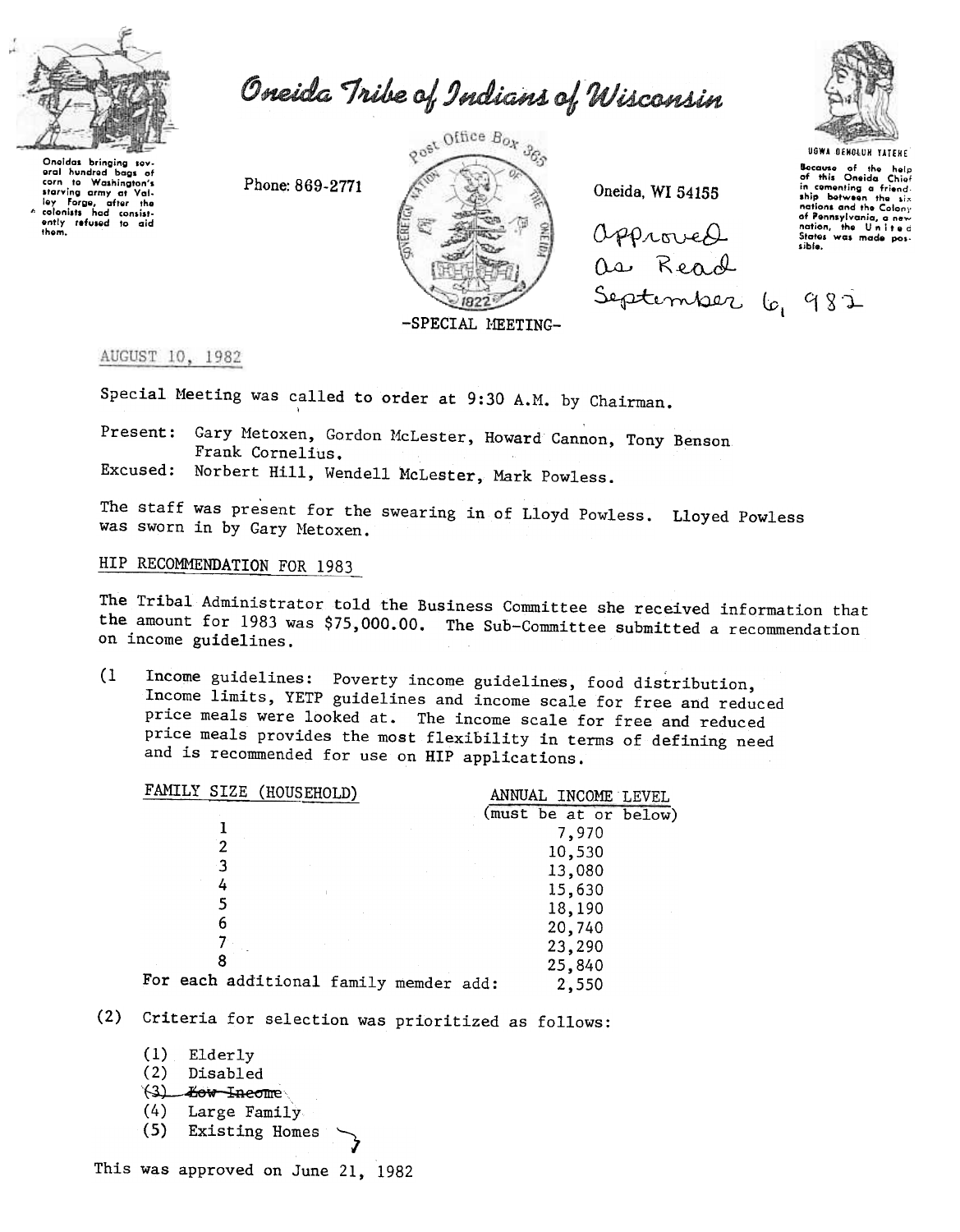Oneida Tribe of Indians of Wisconsin Special Meeting - August 10, 1982 Page 2

If anyone of our people are over guidelines they will be taken into consideration if there are funds left after everyone has been taken care of.

Lloyd Powless moved to accept the income guidelines. Howard Seconded. Motion Carried. The following list of names meet the above criteria. In addition, they have estimates in. The Tribal Administrator will send this list in for 1983 funding.

The reclassification of the Accounting Office Positions was tabled until a later date.

The Management Flow Chart was tabled until a later date.

#### EOC SEVERANCE PAY REQUEST

Loretta & Joe will develop a draft policy on severance pay and bring recommendation back next week.

#### COMPUTER SOFTWARE REVIEW

The Trueasurer was on vacation and Dick Shikoski asked if another Business Committee member could accompany himself and Colleen and two other people from WIPFLI to Albuquerque, New Mexico on August 11-12 to review a company that sent in an interest on our software proposal. Gordon was requested to go. Tony moved to approve. Howard seconded. Motion carried.

GLITC Education Committee Representative from Oneida, Lloyd Powless was appointed to this Committee but now that he is on the Business Committee he will step down and allow someone else to be appointed by the Business Committee.

### NAME FOR NEW BINGO BUILDING

Howard Cannon was to contact the Irene Moore family in regard to the naming of the new Bingo Building. The family of Irene MOore are all agreeable to have the new building in her memory and name. Howard moved to have the Bingo Building be named after Irene MOore. Lloyd seconded. Motion Carried. Frank opposed.

#### MINING & WATER SOURCES

A Committee organized to respond to Mining and Water issues, includes:

Howard Cannon, Oneida Business Committee Ted White, Health Center Administrator Mike Schaepe, Water Resource Manager Lloyd Powless, Oneida Business Committee

The first meeting was held at 3:30 on August 5, 1982. Discussion addressed the impact of mining operations and nuclear waste storage on the health and well being of the Tribe's and communities through the country with emphasis on the mining on Indian Reservations in Wisconsin. Specific topics included:

- -The lack of adequate legislation to protect the health,
- safety and well being of people.
- -Residing near mining sites
- Lack of long term responsibility of mining companies
- -Reduced taxes to attract mine operators
- -Effects of nuclear waste on Wisconsin's three major industries; dairying, forestry and tourism